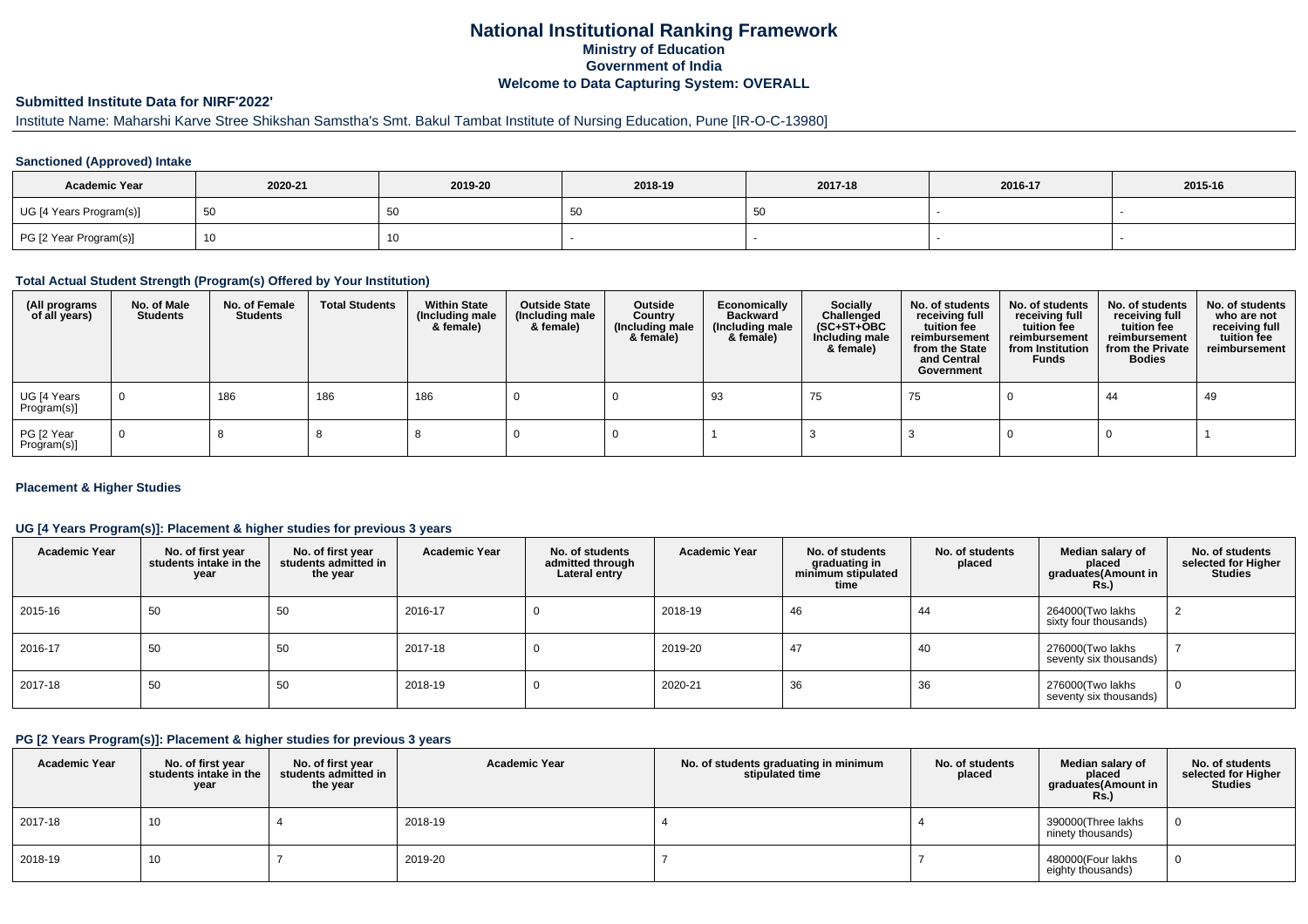| 2019-20 |  |  | 2020-21 |  |  | ‴⊨our iakna.<br>$4/n_1$<br>thousands)<br>wer |  |
|---------|--|--|---------|--|--|----------------------------------------------|--|
|---------|--|--|---------|--|--|----------------------------------------------|--|

#### **Ph.D Student Details**

| Ph.D (Student pursuing doctoral program till 2020-21 Students admitted in the academic year 2020-21 should not be entered here.) |                                                                                                                                  |                                                      |                       |  |  |  |
|----------------------------------------------------------------------------------------------------------------------------------|----------------------------------------------------------------------------------------------------------------------------------|------------------------------------------------------|-----------------------|--|--|--|
|                                                                                                                                  |                                                                                                                                  |                                                      | <b>Total Students</b> |  |  |  |
| Full Time                                                                                                                        |                                                                                                                                  | 0                                                    |                       |  |  |  |
| Part Time                                                                                                                        |                                                                                                                                  |                                                      |                       |  |  |  |
|                                                                                                                                  | No. of Ph.D students graduated (including Integrated Ph.D)                                                                       |                                                      |                       |  |  |  |
|                                                                                                                                  | 2020-21                                                                                                                          | 2019-20<br>2018-19                                   |                       |  |  |  |
| Full Time                                                                                                                        |                                                                                                                                  | 0                                                    |                       |  |  |  |
| Part Time                                                                                                                        |                                                                                                                                  | 0                                                    |                       |  |  |  |
|                                                                                                                                  | PG (Student pursuing MD/MS/DNB program till 2020-21 Students admitted in the academic year 2021 - 22 should not be entered here) |                                                      |                       |  |  |  |
|                                                                                                                                  | Number of students pursuing PG (MD/MS/DNB) program                                                                               |                                                      | 0                     |  |  |  |
|                                                                                                                                  |                                                                                                                                  | No. of students Graduating in PG (MD/MS/DNB) program |                       |  |  |  |
| 2020-21                                                                                                                          | 2019-20                                                                                                                          | 2018-19                                              |                       |  |  |  |
|                                                                                                                                  |                                                                                                                                  | 0                                                    |                       |  |  |  |

#### **Online Education**

| 1. Does all programs/courses were completed on time.                                                        |  | Yes                                                                                                                              |  |  |  |
|-------------------------------------------------------------------------------------------------------------|--|----------------------------------------------------------------------------------------------------------------------------------|--|--|--|
| 2. Measures taken to complete the syllabus of courses and programs.                                         |  | All programs are offered in offline and hybrid blended learning format, no online courses were offered in our institute.         |  |  |  |
| 3. The period of delay in completion of syllabus (in months).                                               |  |                                                                                                                                  |  |  |  |
| 4. The period of delay in conducting exams (in months).                                                     |  |                                                                                                                                  |  |  |  |
| <b>Portal Name</b><br>No. of students offered online courses which have credit<br>transferred to transcript |  | Total no, of online courses which have credit transferred<br>Total no. of credits transferred to transcript<br>to the transcript |  |  |  |
| Swayam                                                                                                      |  |                                                                                                                                  |  |  |  |
| 5. No. of courses developed and available online on Swayam platform by your institution faculty             |  |                                                                                                                                  |  |  |  |

# **Financial Resources: Utilised Amount for the Capital expenditure for previous 3 years**

| <b>Academic Year</b>                                                                                 | 2020-21                                                      | 2019-20                                  | 2018-19                                                  |  |  |  |  |  |
|------------------------------------------------------------------------------------------------------|--------------------------------------------------------------|------------------------------------------|----------------------------------------------------------|--|--|--|--|--|
|                                                                                                      | <b>Utilised Amount</b>                                       | <b>Utilised Amount</b>                   | <b>Utilised Amount</b>                                   |  |  |  |  |  |
| Annual Capital Expenditure on Academic Activities and Resources (excluding expenditure on buildings) |                                                              |                                          |                                                          |  |  |  |  |  |
| Library                                                                                              | 186918 (One lakhs eightysix thousands nine hundred eighteen) | 349000 (Three Lakhs fortynine thousands) | 310221 (Three lakhs ten thousands two hundred twentyone) |  |  |  |  |  |
| New Equipment for Laboratories                                                                       | 0 (zero)                                                     | 0 (zero)                                 | 0 (zero)                                                 |  |  |  |  |  |
| <b>Engineering Workshops</b>                                                                         | 0 (zero)                                                     | 0 (zero)                                 | 0 (zero)                                                 |  |  |  |  |  |
| Other expenditure on creation of Capital Assets (excluding<br>expenditure on Land and Building)      | 0 (zero)                                                     | 850000 (Eight lakhs fifty thousands)     | 151000 (One lakh fiftyone thousands)                     |  |  |  |  |  |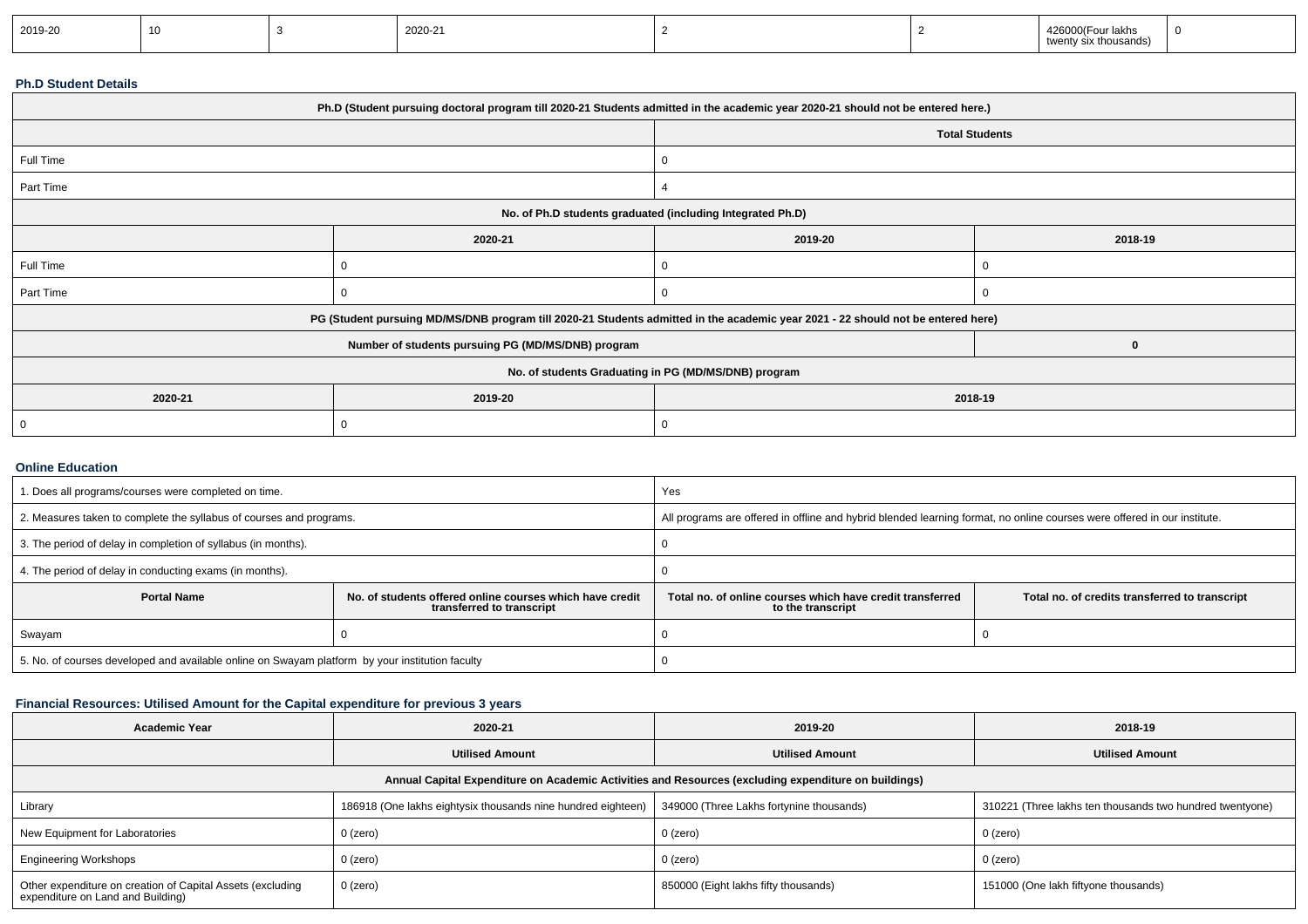# **Financial Resources: Utilised Amount for the Operational expenditure for previous 3 years**

| Academic Year                                                                                                                                                                                   | 2020-21                                                                         | 2019-20                                                                               | 2018-19                                                                             |  |  |  |  |  |
|-------------------------------------------------------------------------------------------------------------------------------------------------------------------------------------------------|---------------------------------------------------------------------------------|---------------------------------------------------------------------------------------|-------------------------------------------------------------------------------------|--|--|--|--|--|
|                                                                                                                                                                                                 | <b>Utilised Amount</b>                                                          | <b>Utilised Amount</b>                                                                | <b>Utilised Amount</b>                                                              |  |  |  |  |  |
| <b>Annual Operational Expenditure</b>                                                                                                                                                           |                                                                                 |                                                                                       |                                                                                     |  |  |  |  |  |
| Salaries (Teaching and Non Teaching staff)                                                                                                                                                      | 14353609 (One crore fortythree lakhs fiftythree thousands six<br>hundreds nine) | 16817876 (One crore sixtyeight lakhs Seventeen thousands<br>eight hundred seventysix) | 14771413 (One crore fortyseven lakhs Seventyone thousands<br>four hundred thirteen) |  |  |  |  |  |
| Maintenance of Academic Infrastructure or consumables and<br>other running expenditures (excluding maintenance of hostels<br>and allied services, rent of the building, depreciation cost, etc) | 3002955 (Thirty lakhs two thousands nine hundreds fiftyfive)                    | 2843877 (Twentyeight lakhs fortythree thousands eight<br>hundreds seventyseven)       | 2229053 (Twentytwo lakhs twentynine thousands fiftythree)                           |  |  |  |  |  |
| Seminars/Conferences/Workshops                                                                                                                                                                  | 64000 (Sixty four thousands)                                                    | 123000 (One lakh twenty three thousands)                                              | 22000 (Twenty two thousands)                                                        |  |  |  |  |  |

#### **IPR**

| Calendar year            | 2020 | 2019 | 2018 |
|--------------------------|------|------|------|
| No. of Patents Published |      |      |      |
| No. of Patents Granted   |      |      |      |

#### **Sponsored Research Details**

| <b>Financial Year</b>                    | 2020-21 | 2019-20 | 2018-19 |
|------------------------------------------|---------|---------|---------|
| Total no. of Sponsored Projects          |         |         |         |
| Total no. of Funding Agencies            |         |         |         |
| Total Amount Received (Amount in Rupees) |         |         |         |
| Amount Received in Words                 | Zero    | Zero    | Zero    |

## **Consultancy Project Details**

| <b>Financial Year</b>                    | 2020-21 | 2019-20 | 2018-19                    |
|------------------------------------------|---------|---------|----------------------------|
| Total no. of Consultancy Projects        |         |         |                            |
| Total no. of Client Organizations        |         |         |                            |
| Total Amount Received (Amount in Rupees) |         |         | 2500                       |
| Amount Received in Words                 | zero    | zero    | Two thousands five hundred |

# **Executive Development Program/Management Development Programs**

| <b>Financial Year</b>                                                             | 2020-21      | 2019-20 | 2018-19 |  |
|-----------------------------------------------------------------------------------|--------------|---------|---------|--|
| Total no. of Executive Development Programs/ Management<br>Development Programs   | $\mathbf{0}$ |         |         |  |
| Total no. of Participants                                                         |              |         |         |  |
| Total Annual Earnings (Amount in Rupees)(Excluding Lodging<br>& Boarding Charges) | - 0          |         |         |  |
| Total Annual Earnings in Words                                                    | Zero         | Zero    | Zero    |  |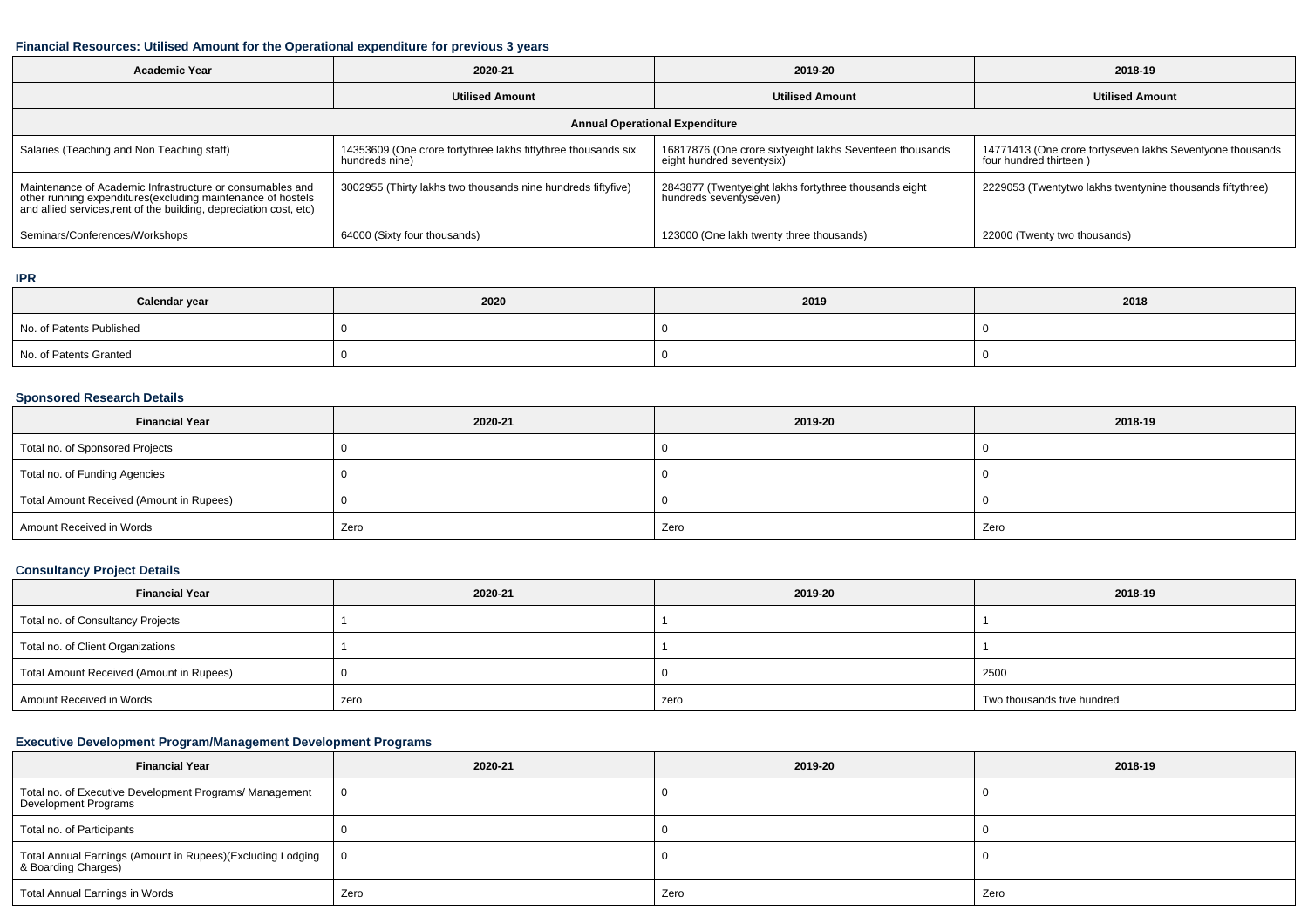# **PCS Facilities: Facilities of physically challenged students**

| 1. Do your institution buildings have Lifts/Ramps?                                                                                                         | Yes, more than 60% of the buildings |
|------------------------------------------------------------------------------------------------------------------------------------------------------------|-------------------------------------|
| 2. Do your institution have provision for walking aids, including wheelchairs and transportation from one building to another for<br>handicapped students? | Yes                                 |
| 3. Do your institution buildings have specially designed toilets for handicapped students?                                                                 | Yes, more than 60% of the buildings |

#### **Accreditation**

# **NBA Accreditation**

| <b>NC</b><br>1. Does your institute have a valid NBA Accreditation? |  |
|---------------------------------------------------------------------|--|
|---------------------------------------------------------------------|--|

## **NAAC Accreditation**

| <sup>1</sup> 1. Does your institute have a valid NAAC Accreditation? |            | <b>YES</b> |             |  |  |
|----------------------------------------------------------------------|------------|------------|-------------|--|--|
| Valid from                                                           |            | Valid upto | <b>CGPA</b> |  |  |
| 16-09-2016                                                           | 15-09-2021 |            | 2.76        |  |  |

# **Faculty Details**

| Srno           | Name                              | Age | <b>Designation</b>                                  | Gender | Qualification  | <b>Experience (In</b><br>Months) | Currently working<br>with institution? | <b>Joining Date</b> | <b>Leaving Date</b> | <b>Association type</b> |
|----------------|-----------------------------------|-----|-----------------------------------------------------|--------|----------------|----------------------------------|----------------------------------------|---------------------|---------------------|-------------------------|
|                | Meena Ganapathy                   | 55  | Dean / Principal /<br>Director / Vice<br>Chancellor | Female | Ph.D           | 372                              | Yes                                    | 01-08-2000          | $\sim$              | Regular                 |
| $\overline{2}$ | Shubhada<br>Nandkumar<br>Ponkshe  | 60  | Associate Professor                                 | Female | Ph.D           | 420                              | Yes                                    | 01-08-2000          | $\sim$              | Regular                 |
| 3              | Laishangbam<br>Bijayalakshmi Devi | 39  | Associate Professor                                 | Female | M.Sc.(Nursing) | 204                              | Yes                                    | 18-08-2004          | $\sim$              | Regular                 |
| 4              | Nupoor Ninad<br>Bhambid           | 44  | Lecturer                                            | Female | M.Sc.(Nursing) | 270                              | Yes                                    | 01-08-2002          | $\sim$              | Regular                 |
| 5              | Ujwala Vitthal<br>Jadhav          | 46  | Lecturer                                            | Female | M.Sc.(Nursing) | 240                              | Yes                                    | 12-01-2004          | $\sim$              | Regular                 |
| 6              | Rajani Nilesh<br>Mahajan          | 59  | Other                                               | Female | B.Sc.(Nursing) | 331                              | No                                     | 01-08-2005          | 31-07-2021          | Regular                 |
| $\overline{7}$ | Shailaja M J<br>Mathews           | 45  | Other                                               | Female | M.Sc.(Nursing) | 288                              | Yes                                    | 20-09-2007          | $\sim$              | Regular                 |
| 8              | Lisham Smita Devi                 | 37  | Lecturer                                            | Female | M.Sc.(Nursing) | 180                              | Yes                                    | 17-07-2006          | $\sim$              | Regular                 |
| 9              | Jyoti Vilas Badade                | 41  | Other                                               | Female | M.Sc.(Nursing) | 192                              | Yes                                    | 13-08-2007          | $\sim$              | Regular                 |
| 10             | Ashwini Sambhaji<br>Sutar         | 40  | Other                                               | Female | M.Sc.(Nursing) | 192                              | Yes                                    | 15-01-2015          | $\sim$              | Regular                 |
| 11             | <b>Shital Prakash</b><br>Padalkar | 35  | Other                                               | Female | M.Sc.(Nursing) | 132                              | Yes                                    | 02-09-2009          | $\sim$              | Regular                 |
| 12             | Dipali Samit Awate                | 40  | Other                                               | Female | M.Sc.(Nursing) | 180                              | Yes                                    | 22-01-2009          | $\sim$              | Regular                 |